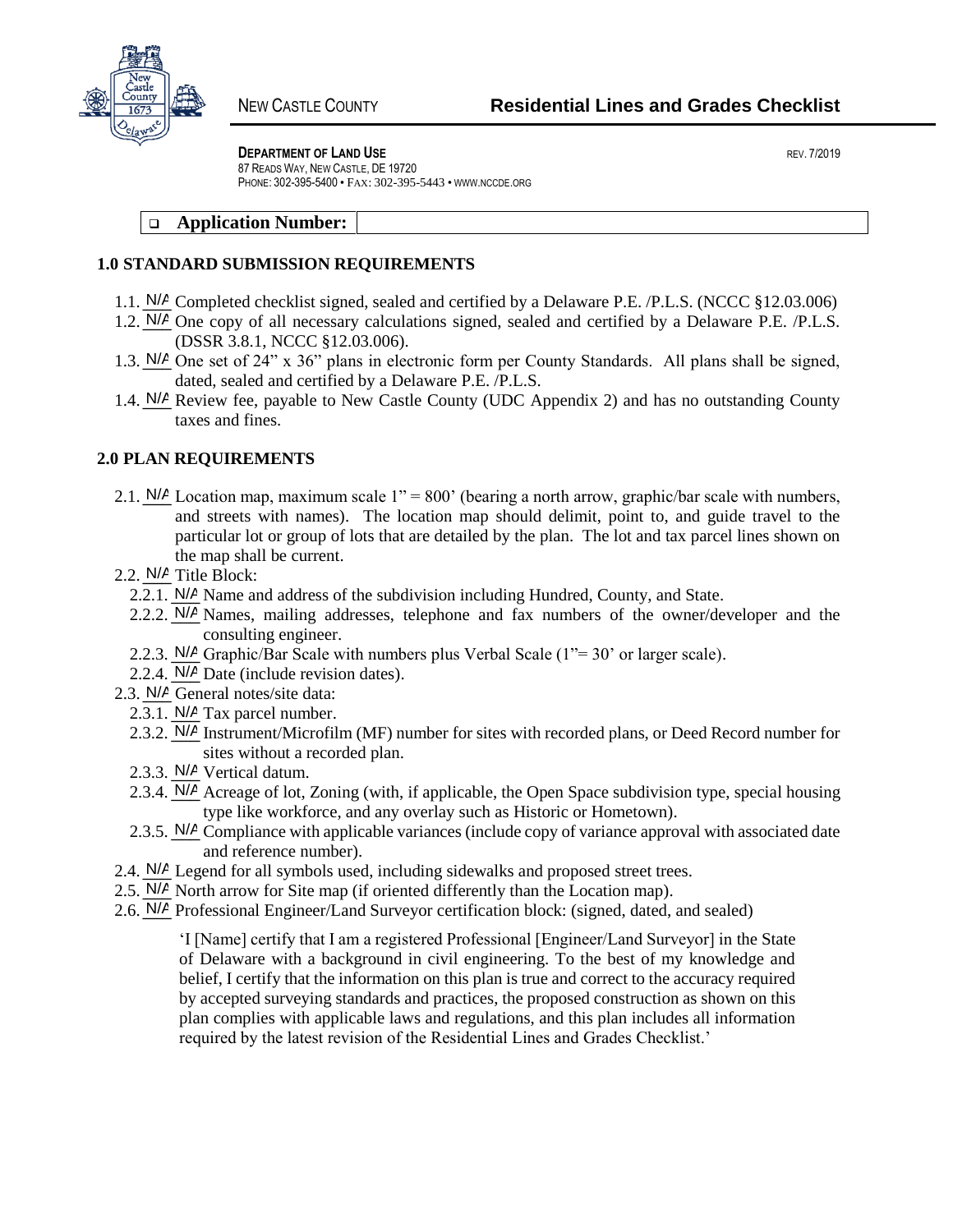2.7. N/A Owners certification: (signed and dated)

'I [Name] certify that I am the owner of the property which is subject of this plan and that the land use action proposed by this plan is made at my direction.'

- 2.8.  $N/A$  The lines and grades plan part of a building permit for new buildings or expansion of existing buildings in excess of 480 sf must demonstrate adequate conveyance in compliance with Chapter 12 of the NCCC; specifically, Section 12.04.001(A). For general guidance contact the Engineering Section at 395-5400.
- 2.9.  $N/A$  If the total land disturbance equals or exceeds 5,000 square feet, comply with the requirements of the DSSR Section 1.4.2. If a Standard Plan (DSSR 3.7) is applicable, add all conditions, including runoff reduction practices, to the Lines and Grades Plan and provide a completed Residential Construction Application for Standard Plan Approval. Otherwise a detailed plan is required. If a Best Management Practice (BMP), Conveyance Mitigation Area or Runoff Reduction Practice, collectively referred to as a BMP, is identified on the approved General Development Plan or required by application of code, include all design and construction details and provide the following note on the plan:

'A P.E./P.L.S. must certify that the Best Management Practice is installed and functioning as designed and identify any discrepancies from the regulations and/or approved plans and any design changes from the original design prior to issuance of a Certificate of Occupancy.'

- 2.10.  $N/A$  Existing and proposed contours at one (1) foot intervals, with labeling of at least every fifth contour. Two (2) foot intervals may be acceptable for areas of 15% or steeper slopes.
- 2.11. N/*A* Existing and proposed spot elevations at all high and low points and elsewhere as necessary with associated flow arrows to illustrate drainage patterns in compliance with the NCC Drainage Code. (max. and min. slopes for pervious and impervious areas).
- 2.12.  $N/A$  Base of fill slopes greater than 3:1 are a minimum of 2-feet from the nearest property line.
- 2.13.  $N/A$  Determine and state on the plan the existence or non-existence of any protected resource(s), per Table 40.10.010 of the UDC. Delineate the limits of any protected resource(s) on the plan. Include documentation of the source used to determine and/or delineate any protected resource(s) and the method by which the delineation is depicted on the plan. Floodplains (both FEMA and nondelineated) and wetlands (both National and State) are protected resources that apply to existing parcels and all building permit applications. In addition, the document source shall be specified on the plan.
- 2.14.  $N/A$  A ten-foot buffer between the limits of grading as well as all sediment control practices and the designated resources to be protected on the approved Record Plan. (i.e. wetlands and floodplains).
- 2.15. N/A Type, size, length and invert elevations at inlets and outlets of all pipes and culverts per DelDOT standards.
- 2.16. N/*A* Delineate and label all easements, including landscape buffers.
- 2.17.  $N/A$  Metes and bounds for all subject parcel(s).
- 2.18.  $N/A$  Include all streets and alleys with names, widths, and limits of R.O.W.
- 2.19.  $N/A$  Delineate and either dimension or tabulate building restriction lines (front, side and rear). If a typical setback diagram is provided then it should label the front of the lot. If the recorded plan or the UDC specifies a separate setback to parking then it should be noted. Also note the maximum building height.
- 2.20. N/*A* Comply with Section 40.3.410 Accessory Uses, Residential of the UDC.
- 2.21. N/*A* Comply with Section 40.4.110 District and Bulk Standards of the UDC. Include lot type and provide and delineate the setback on the plan.
- 2.22.  $N/A$  Label all existing structures and their uses.
- 2.23. N/A Label all proposed structures and their intended uses:
	- 2.23.1.  $N/A$  Dimensions (minimum 3) locating the proposed structure(s) to the property lines.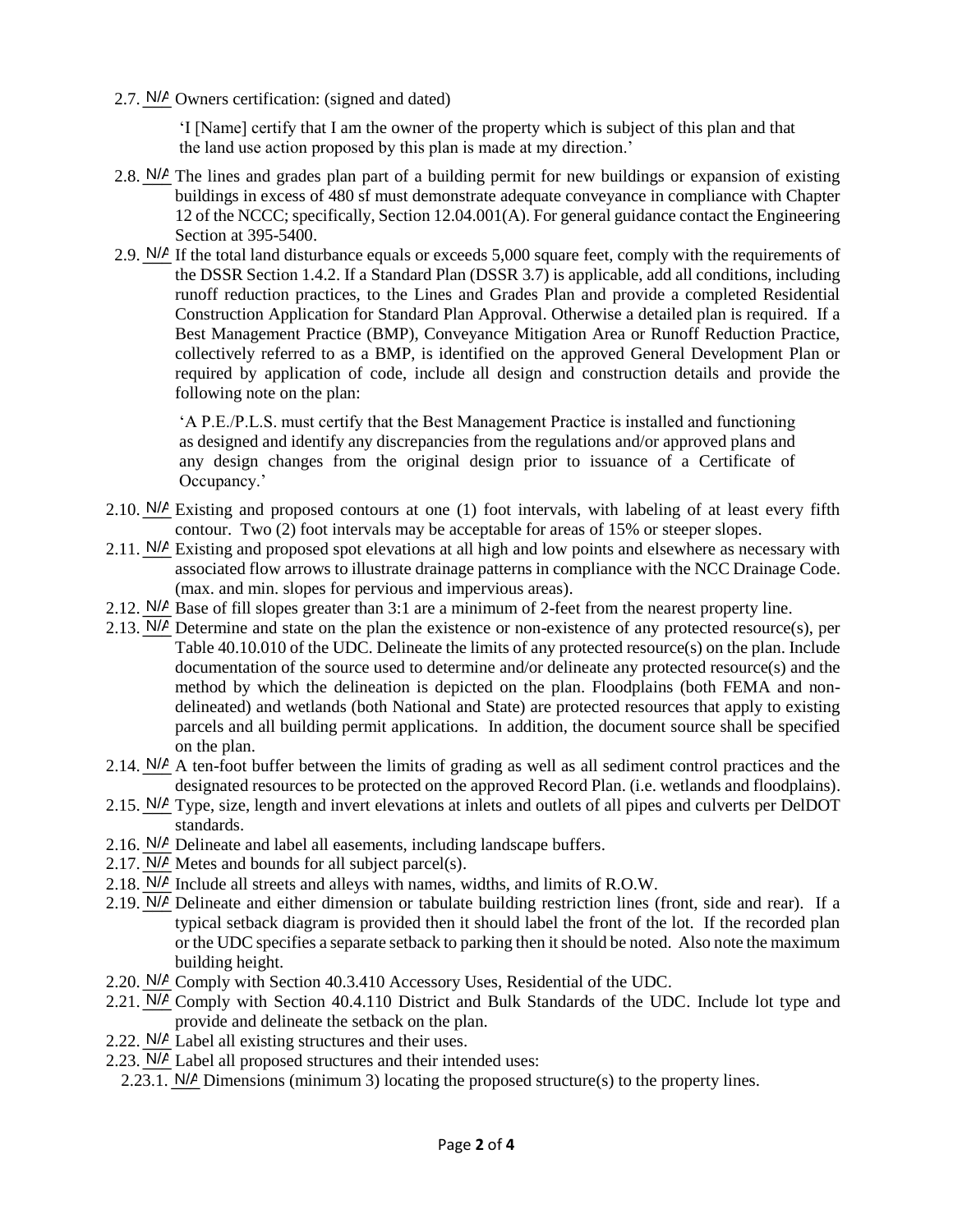- 2.23.2.  $N/A$  Provide top of foundation wall and/or top of slab elevation(s) consistent with Grading Plan. If proposed elevation differs from the Grading Plan, a note explaining the reason for the difference must appear in bold on the plan. A revised Grading Plan may also be required.
- 2.23.3.  $N/A$  Demonstrate protective slopes per Chapter 6 of the NCCC (min. 6" in 10").
- 2.23.4.  $N/A$  State the housing/lot type from the recorded plan, if that shows more than one such type. Also state the name of the proposed house per the approved building plans, and specify the height of the house above the highest point of the grade on the lot.
- 2.24. N/*A* Provide all necessary details (driveways, sidewalks including those along frontage, retaining walls, etc.) - 14% max. slope for driveways.
- 2.25. N/A Proposed retaining walls shall be designed in accordance with the Department Checklist. Items to be included are the structural design and computations signed, dated, and sealed by a Delaware P.E. If a retaining wall is proposed over 4'0" in reveal height a building permit is required.
- 2.26. N/A Parking requirements for the site must be met per the recorded plan and UDC Table 40.03.110.C.
- 2.27.  $N/A$  Show the sanitary sewer lateral and clean out(s), with invert elevation at main sewer line, invert of the next upstream sanitary manhole lid, and at clean out(s) (All laterals shall be 6" PVC with clean out(s) located just outside the right-of-way)
- 2.28. N/A Where plumbing fixtures are installed on a floor with a finished floor elevation below the elevation of the manhole cover of the next upstream manhole in the public sewer, such fixtures shall be protected by a backwater valve installed in the building drain, or horizontal branch serving such fixtures. Plumbing fixtures installed on a floor with a finished floor elevation above the elevation of the manhole cover of the next upstream manhole in the public sewer shall not discharge through a backwater valve (IPC §715).
- 2.29.  $N/A$  Full construction details and design calculations for the grinder pump and force-main, if applicable. (include a copy of Special Services' approval).
- 2.30.  $N/A$  Locate the existing/proposed well and septic system in accordance with all approved DNREC permits. (show 100-ft radius between well and septic).
- 2.31. N/*P* Septic information (type of system and date of approved site evaluation). Locate system on the plan.
- 2.32. N/A Comply with the drainage patterns and grading concept established on the approved Grading Plan
- 2.33. N/A Provide on-lot erosion and sediment control measures and details per DNREC's E & S Handbook. (Examples are silt fence, stabilized construction entrance, stabilization, etc.).
- 2.34. N/*P* Show all planting materials including street trees, as depicted on the recorded plan and approved Landscape Plan per UDC Tables 40.04.111 A, B, and C. Include within the Legend symbols for the street trees and other materials, with a separate note that all required planting materials will be installed on and along the lot.
- 2.35. N/A Depict all above ground utility structures with adequate grading to allow runoff to be conveyed to the street.
- 2.36. N/A Depict all areas that convey concentrated flows with erosion control matting in accordance with the Del. E & S Handbook.

# **3.0 NOTE REQUIREMENTS**

- 3.1.  $N/A$  'This plan accurately reflects site conditions and the proposed development and is in compliance with the Record Plan and New Castle County Code.'
- 3.2.  $N/A$  'This plan was prepared in compliance with the General Development Plan dated XX/XX/XXXX and approved on XX/XX/XXXX.'
- 3.3.  $N/A$  'The total land disturbance proposed by this plan is \_\_\_\_\_\_\_\_\_ square feet.'
- 3.4.  $N/A$  Provide the most current SLD number when applicable.
- 3.5.  $N/A$  'Erosion and sediment controls shall be installed on lot prior to any construction starting.'
- 3.6.  $N/A$  'All land disturbance shall be on lot unless otherwise depicted on the Lines and Grades plan or an adjacent lot has an active permit. No disturbance shall occur in open space.'
- 3.7.  $N/A$  'The Lot shall be final graded during the first optimal growing season if a bad weather grading letter is obtained.'